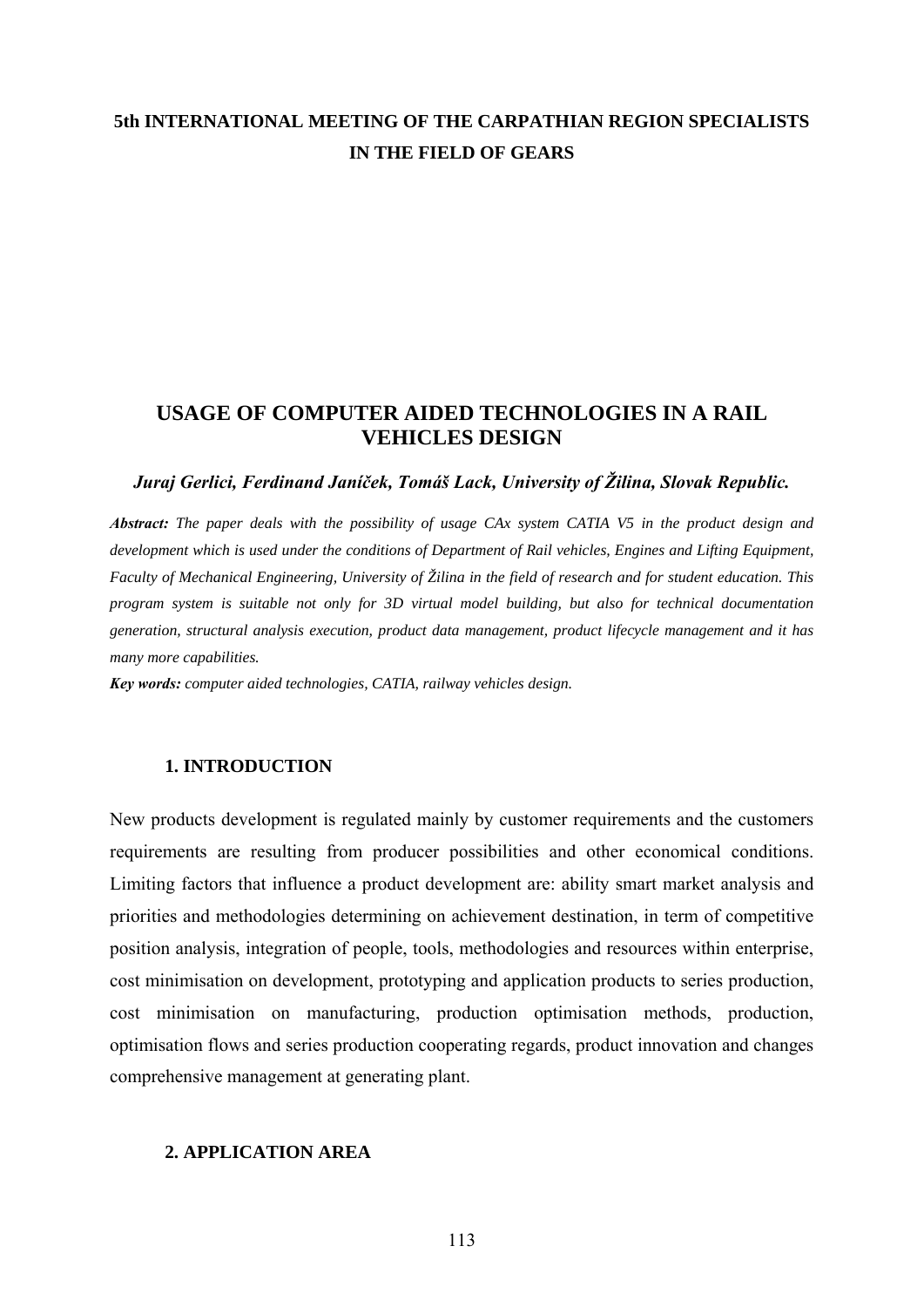There are the most advanced industrial branch just those branch of world economy, which is possible to define by these facilities (automotive, aerospace, electronics, electrical and consumer goods industries) and which are generated definitive moving strength at development new technologies and products at the same time, as well as into IT and CAx technology putting to development process of new products including their applications.

Designing process, new products development and innovation members stay directly on the way between customers and production.

 Design engineer after graduation should get ready to meet up-to date demands given by developed industrial society. His or her knowledge should be very good in special professional direction and of course some knowledge and experience with technical software system tools for rapid product development and evaluation are for them very useful. There are more software tools that can be exploited.

The main tool used in our computer aided… laboratory is an integrated suite of Computer Aided Design (CAD), Computer Aided Engineering (CAE), and Computer Aided Manufacturing (CAM) applications for digital product definition and simulation, CATIA V5. This software tool provides advanced 3D Product Lifecycle Management (PLM) solutions for collaborative product development.

No happen, that CATIA system is occupying analogical status in hierarchy integrated business control. Exploitation computer support technology has on Department of Rail Vehicles Engines and Lifting Equipment long-time tradition at designing. Technical documentation is creating by means of appropriate software systems performing of engineering calculations at the students' processing constructional design at project managing, processing registered work, knowing reviews and institutional research problem solution.

#### **2. CAX SYSTEM IMPLEMENTATION INTO EDUCATION PROCESS**

Determining step was assurance nine PC data processing workstations for implementation system CATIA V5 to process educations on Department of Railway Vehicles, Engines and Lifting Equipment [4]. The students graduated basic course, are adapting fundamentals model parts design in 2D and 3D as well as overall system philosophy. Rail vehicle design project was native continuation exploitation studies entity of system.

Dismemberment the students' to groups over singular specialization of Transport and manipulation technique (Railway Vehicles, Machine and Equipment design, Railroad repairing machines was created themselves setting partial task on common teamwork's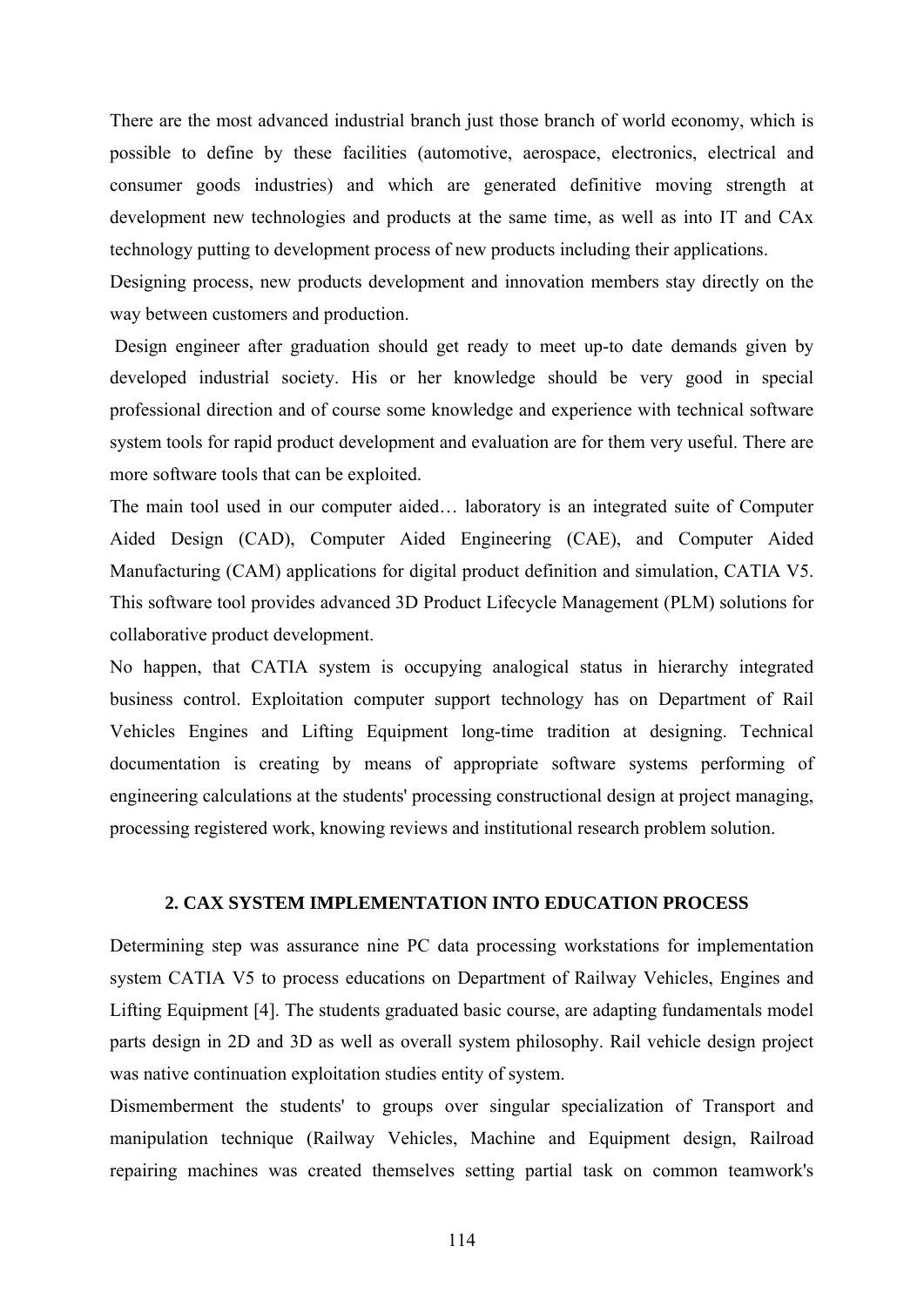project. At project destination was the design Y25 cargo bogie virtual model and static analysis on some parts.

We are using CAx system CATIA V5 for education and projects solution. CATIA (Computer Aided Three-Dimensional Interactive Application solutions) is integrated software application used for designing, mechanical engineer computations and computer supplement in the mechanical engineering. The system CATIA is comprehensive CAx system. It is compound from different parts. All the system covers a large part of industry demands. For our usage is important section of design and structure analysis. For us, the basic and very important part is Mechanical design [1, 2]. It is compound from parts too.

*Mechanical design* provides the necessary tools to perform advanced 3D design of parts by Part design and assemblies by Assembly Design in the context of the full scale digital mock-up and generation of production drawings by Generative Drafting.



*Fig. 1 Virtual computational model of bogie Y25 frame for structural analysis made in Part Design.* 

*Part Design* is a product, which provides a hybrid modeller for part design (Fig.1). Involving the most commonly used associative features with the flexibility of Boolean approach it offers a highly productive and intuitive solution enabling multiple design methodologies. One can sketch and design in assembly context with user-control of associativity, add design constraints in the local 3D parameterization, manage easily modifications with the support of multi-body parts for example, operate flexible post-design operations.



*Fig. 2 Assembly Design.*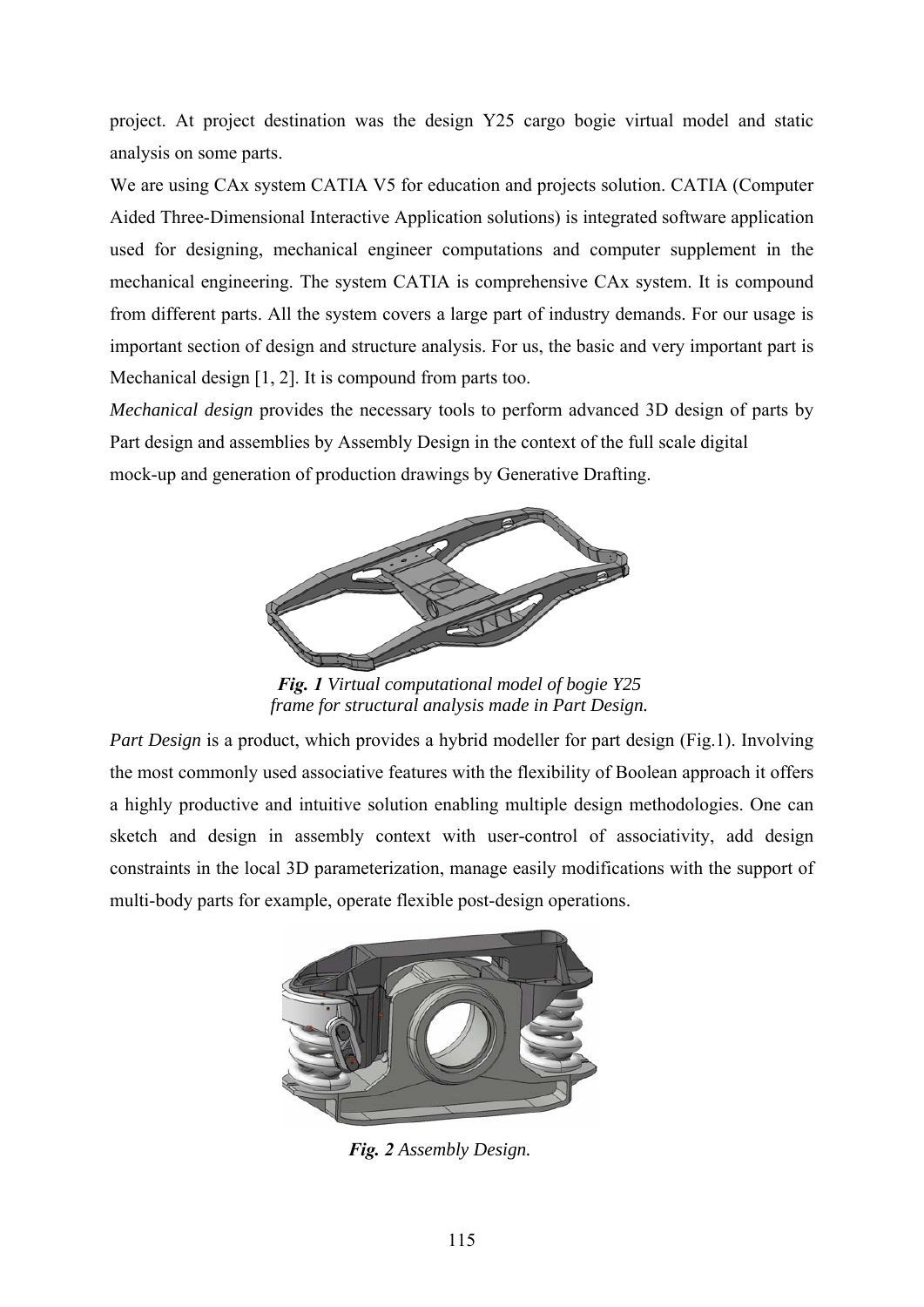*Assembly Design* establishes mechanical assembly constraints using mouse movements or graphical commands to easily and intuitively snap parts into position (Fig.2).

*Generative Shape Design & Styling* (GSD) helps to design mechanical shapes based on a combination of wire frame and multiple surface features (Fig.3). It thus provides an extensive set of tools for creating and modifying mechanical surfaces used in the design of complex shapes or hybrid parts.

*Analyse* is module with tools for structural stress and vibration analysis on parts of Generative Part Structural Analysis, structural stress and vibration analysis on assemblies Generative Assembly Structural Analysis and predict the tolerance specified on assembly considering the whole sheet-metal assembly process Tolerance Analysis of Deformable Assembly.

*Generative Part Structural Analysis (GPS)* addresses transparent and automatic structural stress and vibration analysis on parts, integrating the simulation and design specifications for change propagation and integrates advanced pre-processing, solving and post-processing capabilities.

*Generative Assembly Structural Analysis (GAS)* performs stress and vibration analysis for



*Fig. 3 Virtual model of Y25 railway bogie.* 

assemblies of any type as surface, solid, wireframe and hybrid.

*Tolerance Analysis of Deformable Assembly (TAA)* is a product, which performs tolerance analysis on sheet-metal assembly. This analysis takes into account the product, process and resources involved in the assembly. It can be used in the design phase to help the designers to specify, and/or validate the assembly process (like assembly order or welding / riveting order), the tolerance specified, the geometry and the property of the sheet-metal part (like thickness, material). It can be also used in the manufacturing phase (from measured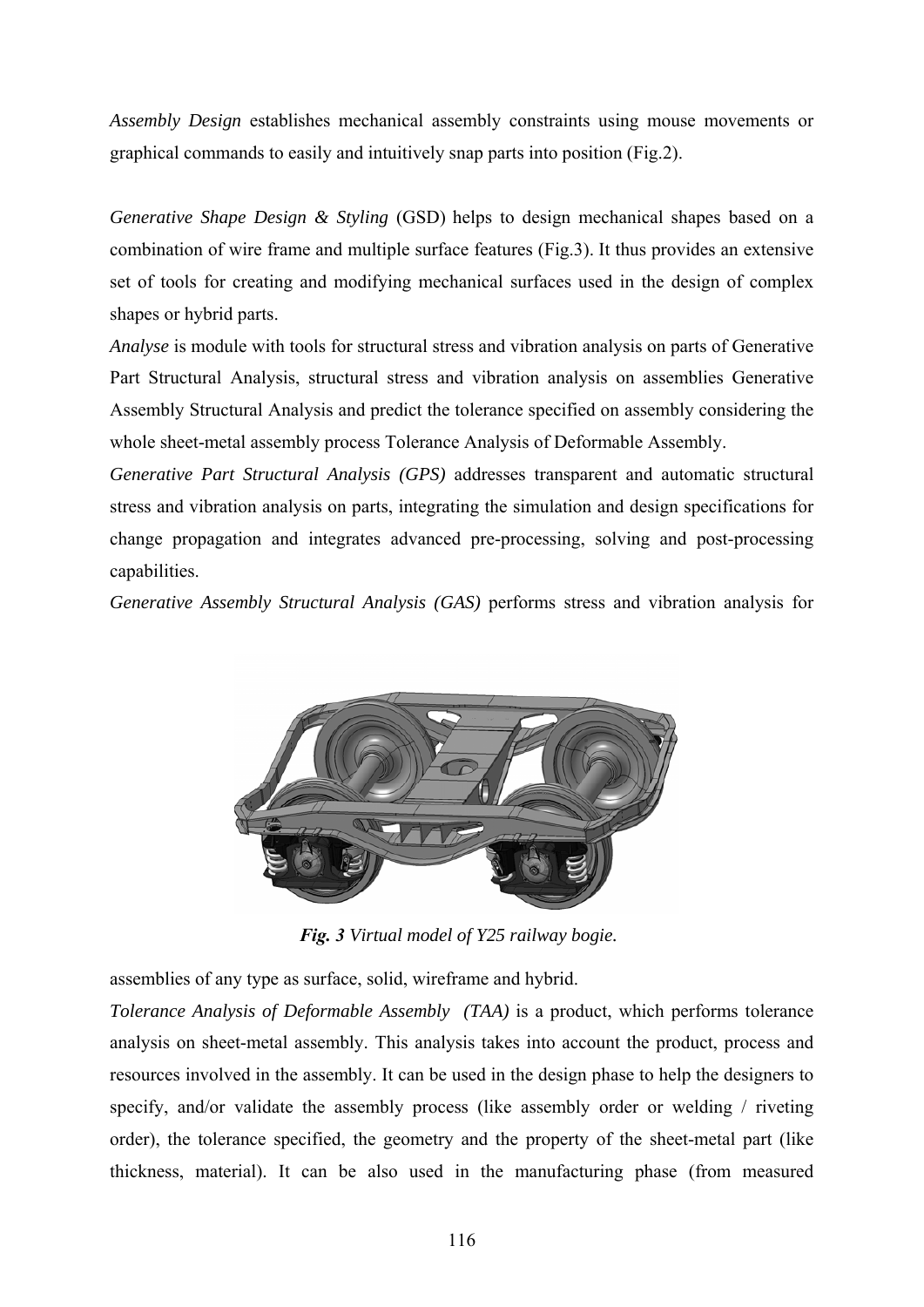variations) to find some corrective actions, thanks to sensitivity analysis, and to set-up the process (like adding some new locators, modifying welding order).

### **3. BOGIE Y25 PARTS ANALYSIS**

The virtual model of railway bogie Y25 as an example is here mentioned. The singular module is integrated into system directly, 3D model is basically simple for using Finite Element Method analysis (FEM) [3, 5], straightforward and relatively exactness from part designs aspect and boundary conditions definition. Parts of the bogie Y25, they were graded look like tetrahedron alternatively hexahedron dimensional finite element, with reference to resultant geometry [6]. Computation is high-speed relatively after loading condition existing stress, what is however dependent from model involvement, stress amount and variety, restraints, mass facilities look like and others boundary conditions. Problems can come into being by methods calculations selection, results comparison and following indicate computation reliability in coincidence from regular standards. There were on some parts of Y25 executed the static analysis conformable with integrated FEM solver



*Fig. 4 Structural analysis of a model – boundary conditions* 

The solver investigates maximum stress tension, maximum pressure, maximum stress sliding and maximum stress reduction conformable with Von-Misses plasticity condition. Magnitudes acquired by model analysis should be not allowed larger as magnitudes acquired by computation according to this method. Data evaluation was carried out analogical according to the Slovak technical norm. But we are going by compare from computation hardness derivation from boundary yield stress, alternatively boundary tensile strength.

Finite Element Method analysis provides by a long chalk in more detail tenseness analysis then includes standards downloadable conventional computation [7]. It is required on analysis come into question theoretical assumes, which bring into inaccuracy to computation (loading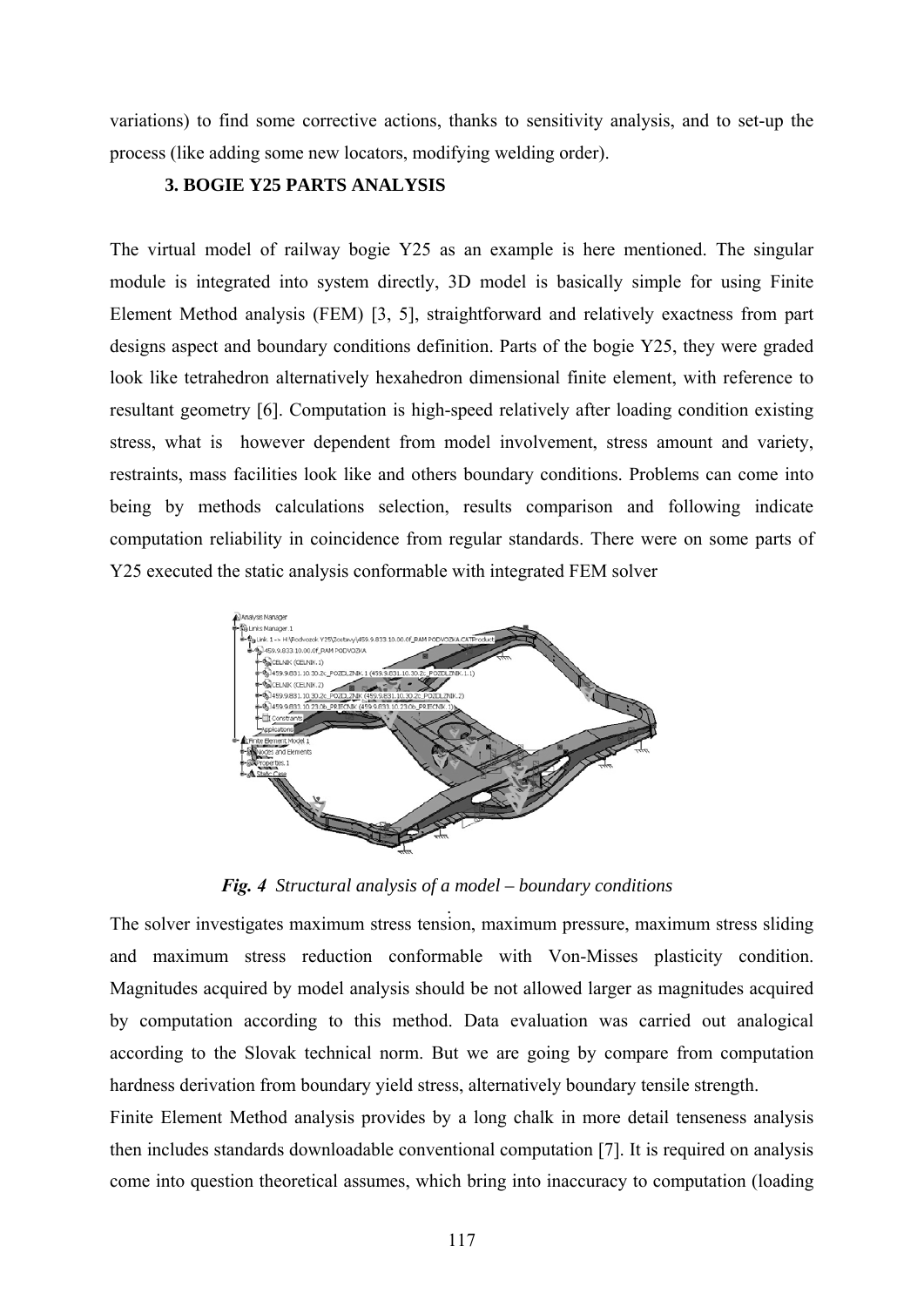condition linearity, unlimited mass model elasticity, etc.). Be needed eliminate their influence on designing application. It is wearing by genesis tightness load peak just in locality with indent or abrupt transitions. Stress singleness is resulting in this site, in which is local growing till up everything boundary near theoretical infinite elastic mass. Therefore convenience selection greatness and modality several meshing element just interacted substantiality analyses and reality parts stress. We are used on problem solution tools FEM Surface and FEM Solid.

#### **4. CONCLUSION**

Rail vehicle is from the point of view of construction design the technical and technologic demanding product. It must demand requests of standard parameters determined in UIC leaflets and various states and railways standards. The design and railway vehicle parameters have to tune these strictly given valid standards. In consequence of a wide variety of section and subsection of railway vehicles and their nodes the implementation of CATIA system is economic, technologic and personal demanding, but very strategic useful process.

The decisive factor of the cooperation of the various design and manufacturing companies is the proportion of system implementation. It is necessary for flexible cooperation of various companies (or chain of production) to have and to use one (the same or compatible with) software development system. When these demands are fulfilled, no problem in technical communication when appears virtual model development. Project management, reciprocal data and information transmission and railway vehicles virtual prototype development process will be full supported by corresponding tools of the system and will be included in the frame of product data management and product life management module.

#### **11. REFERENCES**

- [1] Dassault Systemes: CATIA V5 R11 User manual, IBM PLBEE 01016(07/03) SB.
- [2] Dassault Systemes: Online documentation, IBM SK3T-4124-11/2003.
- [3] Jakubovičová, L., Sága, M., Vaško, M., Labák, Š: Discrete optimising of truss and beam structures subjected to fatigue life. In: 19. international conference Computational mechanics 2003, Nečtiny. Proceedings of lectures. ZCU Plzeň 2003  $-$  ISBN 80-7082-999-0 - pp. 151–158.
- [4] Janíček, F.: Vehicles virtual prototyping and development. In: Science, education and society, 11th International Scientific Conference, ŽU Žilina, pp. 33-36. ISBN 80-8070-118-0, EDIS 2003.
- [5] Kocúr R., Sága M., Leitner B.: Contribution to optimum design of the structures subjected to fatigue life. In: 16. International conference PRORAIL 2003" pp. 316-321, EDIS, ISBN 80-968823-6-8, Žilina 2003.